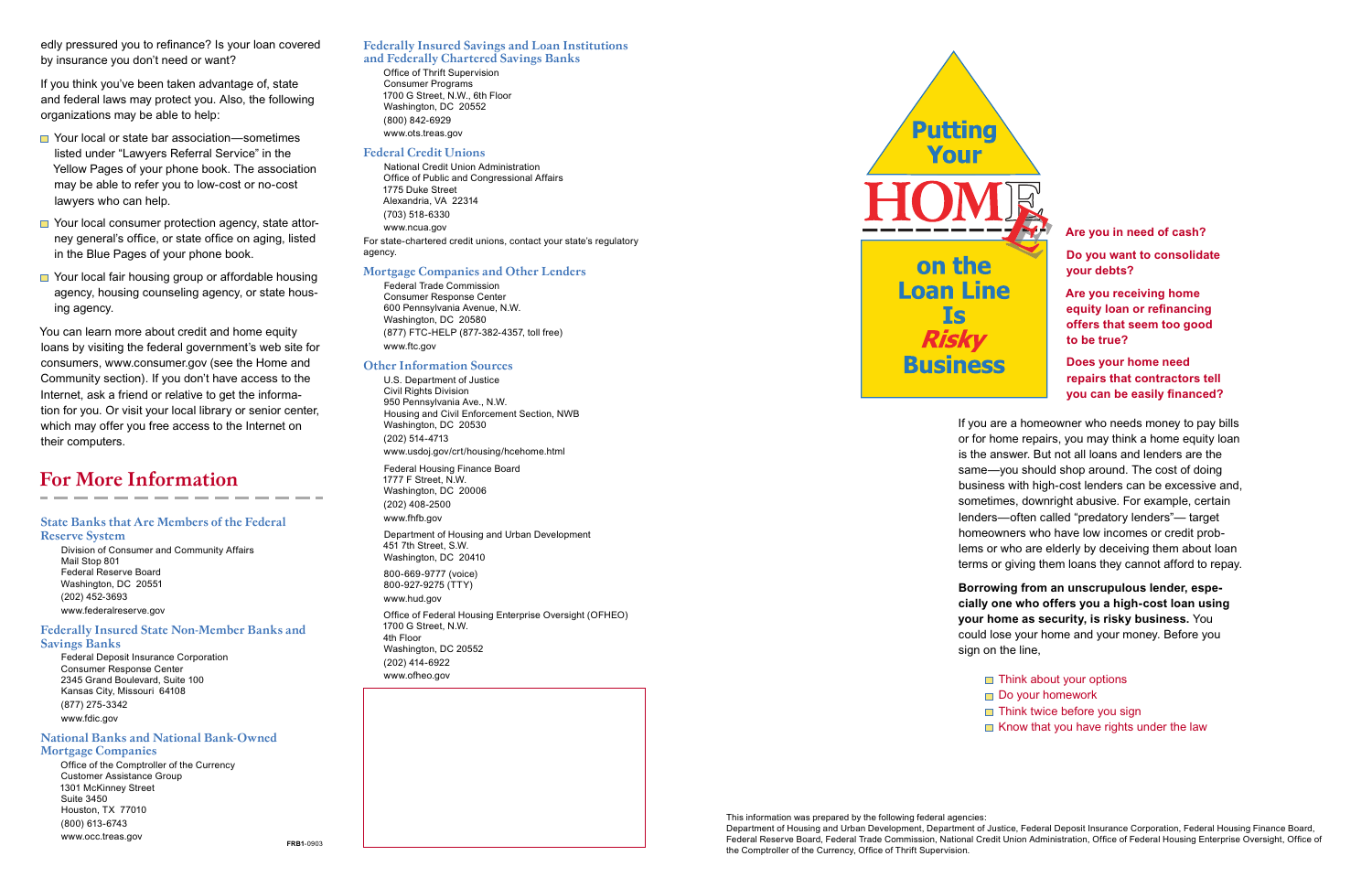# Think about Your Options

If you're having money problems, consider these options before you put your home on the loan line.

- $\blacksquare$  Talk with your creditors or with representatives of non-profit or other reputable credit or budget counseling organizations to work out a plan that reduces your bill payments to a more manageable level.
- Contact your local social service agency, community or religious groups, and local or state housing agencies. They may have programs that help consumers, including the elderly and those with disabilities, with energy bills, home repairs, or other emergency needs.
- $\Box$  Contact a local housing counseling agency to discuss your needs. Call the U.S. Department of Housing and Urban Development at toll-free 800-569-4287 or visit www.hud.gov/offices/hsg/ sfh/hcc/hccprof14.cfm to find a center near you.
- Talk with someone other than the lender or broker offering the loan who is knowledgeable and you trust before making any decisions. Remember, if you decide to get a home equity loan and can't make the payments, the lender could foreclose and you would lose your home.

**If you decide a loan is right for you,** talk with several lenders, including at least one bank, savings and loan, or credit union in your community. Their loans may cost less than loans from finance companies. And don't assume that if you're on a fixed income or have credit problems, you won't qualify for a loan from a bank, savings and loan, or credit union—they may have the loan you want!

- What are the monthly payments? Ask yourself if you can afford them.
- What is the annual percentage rate (APR) on the loan? The APR is the cost of credit, expressed as a yearly rate. You can use the APR to compare one loan with another.
- $\blacksquare$  Will the interest rate change during the life of the loan? If so, when, how often, and by how much?

# Do Your Homework

- $\Box$  How many years will you have to repay the loan?
- Is this a loan or a line of credit? A loan is for a fixed amount of money for a specific period of time; a line of credit is an amount of money you can draw as you need it.
- $\Box$  Is there a balloon payment—a large single payment at the end of the term after a series of low monthly payments? When the balloon payment is due, you must pay the entire amount.

Contact several lenders—and be *very* careful about dealing with a lender who just appears at your door, calls you, or sends you mail. Ask friends and family for recommendations of lenders. Talk with banks, savings and loans, credit unions, and other lenders. If you choose to use a mortgage broker, remember they arrange loans but most do not lend directly. Compare their offers with those of other direct lenders.

- $\Box$  What will you have to pay in points and fees? One point equals 1 percent of the loan amount (1 point on a \$10,000 loan is \$100). Generally, the higher the points, the lower the interest rate. If points and fees are more than 5 percent of the loan amount, ask why. Traditional financial institutions normally charge between 1 and 3 percent of the loan amount in points and fees.
- Are any of the application fees refundable if you don't get the loan?
- How and how much will the lender or broker be paid? Lenders and brokers may charge points or fees that you must pay at closing or add on to the cost of your loan, or both.

Be wary of home repair contractors that offer to arrange financing. You should still talk with other lenders to make sure you get the best deal. You may want to have the loan proceeds sent directly to you, not the contractor.

- $\Box$  What is the penalty for late or missed payments?
- $\blacksquare$  What is the penalty if you pay off or refinance the loan early (that is, is there a prepayment penalty)?

**Comparison shop.** Comparing loan plans can help you get a better deal. Whether you begin your shopping by reading ads in your local newspapers, searching on the Internet, or looking in the phone book, ask lenders to explain the best loan plans they have for you. Beware of loan terms and conditions that may mean higher costs for you. Get answers to these questions:

- $\Box$  Does the loan package include optional credit insurance, such as credit life, disability, or unemployment insurance? Depending on the type of policy, credit insurance can cover some or all of your payments if you can't make them. Understand that you don't have to buy optional credit insurance—that's why it's called "optional." Don't buy insurance you don't need.
- $\Box$  Credit insurance may be a bad deal for you, especially if the premiums are collected up-front at the closing and financed as part of the loan. If you want optional credit insurance, ask if you can pay for it on a monthly basis after the loan is approved and closed. With monthly insurance premiums, you don't pay interest and you can decide to cancel if the premiums are too high or if you believe you no longer want the insurance.

### **Interest Rate and Payments**

## **Term of Loan**

- A "Good Faith Estimate" of all loan charges. The estimate must be sent within 3 days of applying.
- $\Box$  Blank copies of the forms you'll sign at closing, when the loan is final. Study them. If you don't understand something, ask for an explanation.
- Advance copies of the forms you'll sign at closing with the terms filled in. A week or two before closing, contact the lender to find out if there have been any changes in the Good Faith Estimate. By law, you can inspect the settlement statement (also called the HUD-1 or HUD-1A form) one day prior to closing. Study these forms. Write down any questions you want to ask.

Have a knowledgeable friend, relative, attorney, or housing counselor review the Good Faith Estimate and other loan papers before you sign the loan contract. Be sure the terms are the same ones you

## **Points and Fees**

- $\blacksquare$  Refer to the list of questions you've written down. Ask where these terms are covered in the loan contract. And ask for an explanation of any dollar amount or term you don't understand. Don't let anyone rush you into signing the loan contract.
- $\Box$  Make sure all promises, oral and otherwise, are put in writing. It's only what's in writing that counts.
- $\Box$  Get a copy of the documents you signed before you leave the closing.

- $\Box$  Tells you to falsify information on the loan application (for example, suggests that you write down more income than you really have).
- $\blacksquare$  Pressures you into applying for a loan for more money than you need, or one that has monthly payments larger than you can afford.
- $\Box$  Promises one set of terms but gives you another with no good reason for the change.
- $\Box$  Tells you to sign blank forms or forms that aren't completely filled in. If an item is supposed to be blank, draw a line through the space and initial it.
- $\Box$  Pressures you to sign today. A good deal today should be available tomorrow.

## **Penalties**

## **Credit Insurance**

**After you have answers to these questions,** start negotiating with more than one lender. Don't be afraid to make lenders and brokers compete for your business by letting them know you are shopping for the best deal. Ask each lender to lower the points, fees, or interest rate. And ask each to meet—or beat—the terms of the other lenders.

## **Once You've Selected a Lender, Get the Following**

# Think Twice before You Sign

agreed to. For example, a lender should not promise one APR and then—without good reason increase it at closing.

#### **Don't Sign on the Dotted Line if the Lender …**

# Know that You Have Rights under the Law

#### **You Have 3 Business Days to Cancel the Loan**

If you're using your home as security for a home equity loan (or for a second mortgage loan or a line of credit), federal law gives you 3 business days after signing the loan papers to cancel the deal—for any reason —without penalty. You must cancel in writing. The lender must return any money you have paid to date.

## **Do You Think You've Made a Mistake?**

Has the 3-day period during which you may cancel passed and you're worried that you've gotten in over your head? Do you think your loan fees were too high? Do you believe you were steered into monthly payments you can't afford? Has your lender repeat